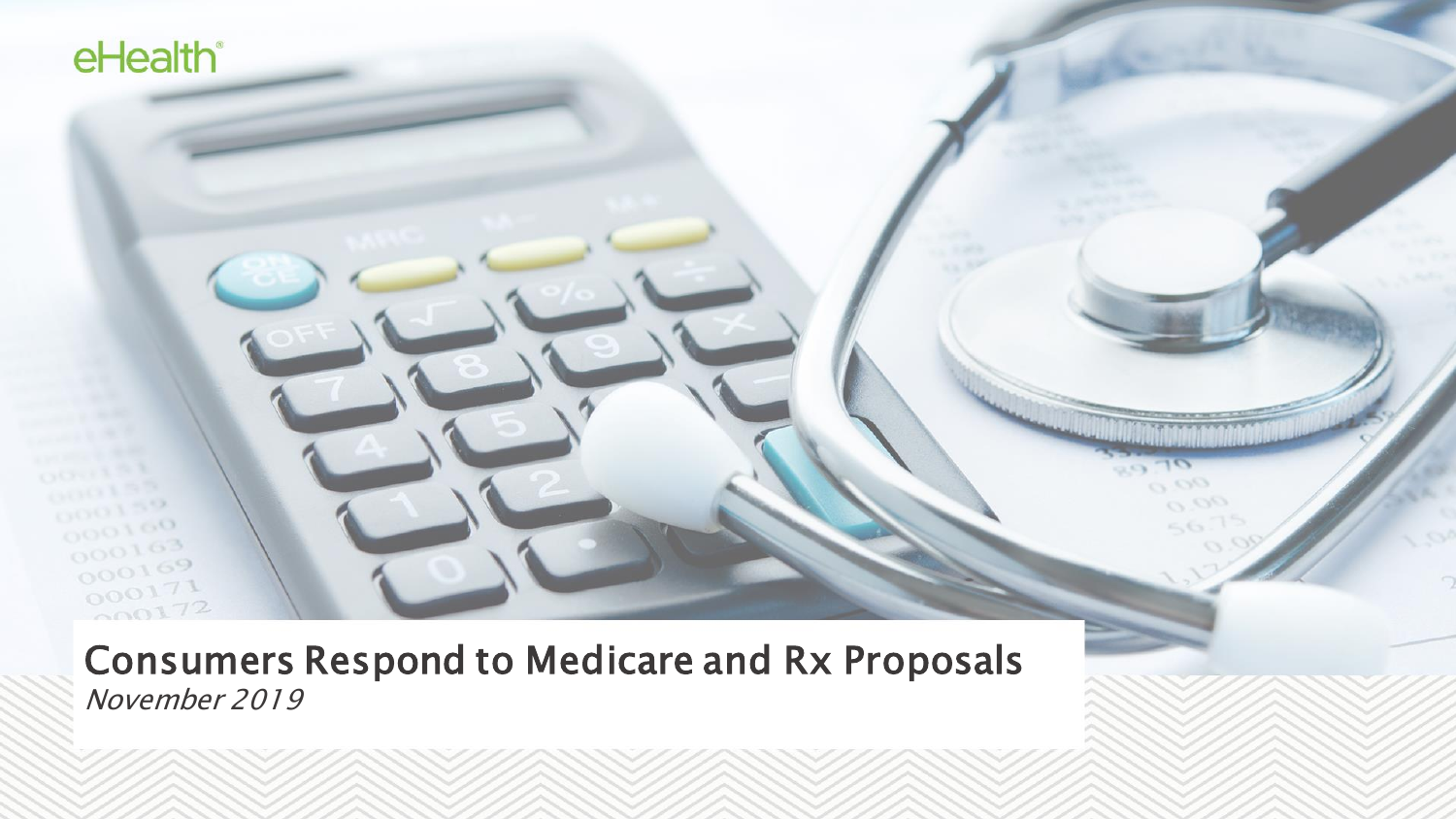# Study Overview

As legislators and 2020 presidential candidates debate possible expansions of the Medicare program and propositions to decrease the cost of prescription drugs for American consumers, the analysis presented here explores consumer sentiments on these issues. Findings are compiled from voluntary surveys of consumers who purchased Medicare plans or individual and family plans compliant with the Affordable Care Act (ACA) through eHealth. Surveys were conducted in October 2019 and a total of 1,860 responses were received.

Highlights include the following:

- **"Medicare for all" opinions are almost evenly split:** 35% would support a candidate who endorses a "Medicare for all" platform; 36% would not support such a candidate; 29% are undecided.
- **Many doubt "Medicare for all" would be implemented.** If a candidate supporting "Medicare for all" is elected as president in 2020, fewer than one third (31%) think it likely that such a program would be implemented; 48% consider it unlikely.
- **Most support government action to lower drug costs:** 87% of respondents support government initiatives to negotiate directly with drug makers, while 74% support government initiatives to import drugs from outside the United States.
- **Some consumers are already buying lower-cost drugs from outside the U.S.:** 21% of ACA plan enrollees with an income between \$75,000 and \$100,000 have purchased drugs from outside the country in order to save money.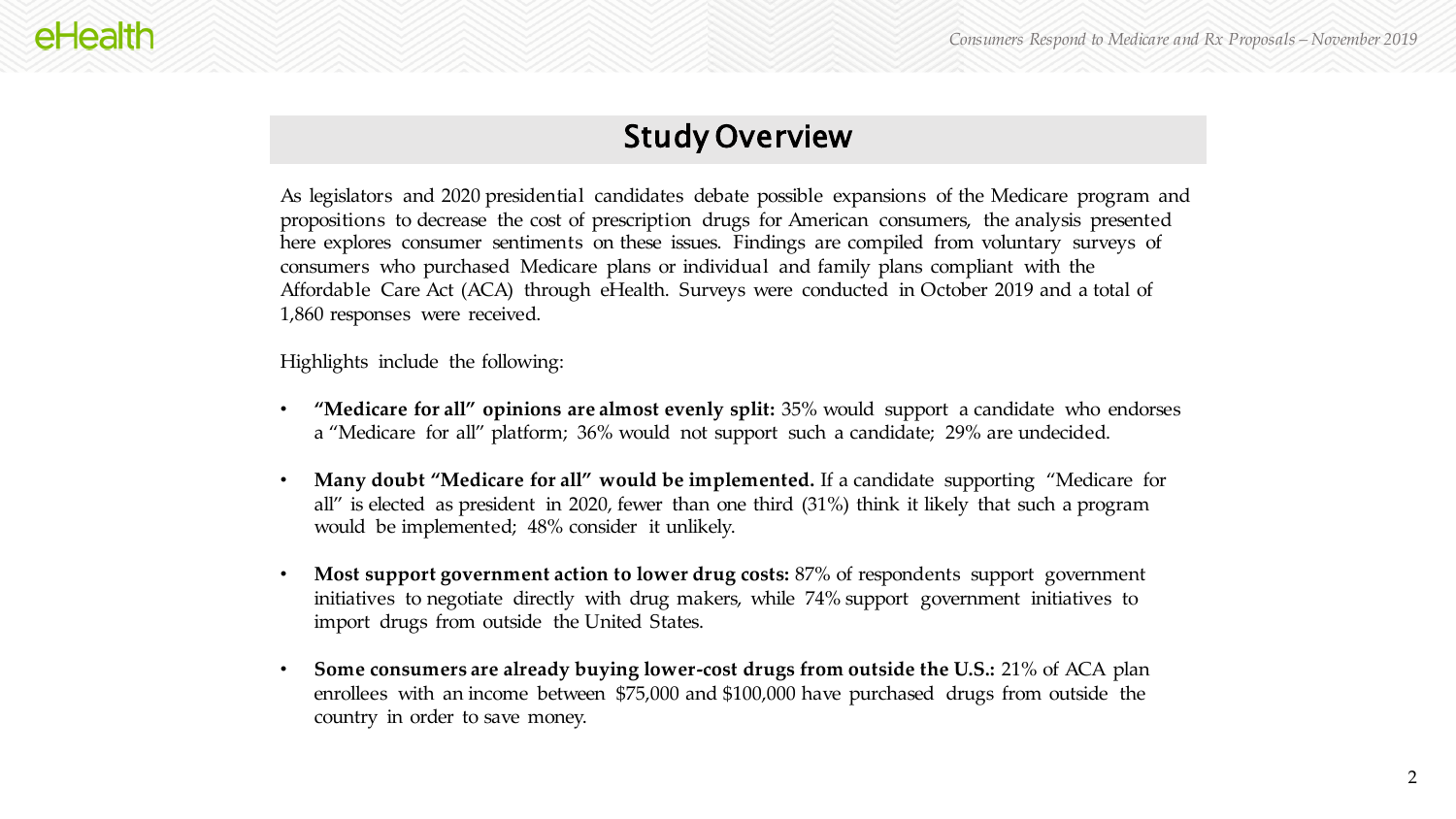# eHealth

#### **Opinions on "Medicare for all" candidates are almost evenly split for the 2020 election**

- 35% of respondents would support a presidential candidate who promoted a "Medicare for all" program.
- 36% say they would not support such a candidate.
- 29% have not made up their minds on the issue.

## **Would you support a "Medicare for all" candidate in the 2020 presidential election?**



**People enrolled in ACA plans more likely than Medicare enrollees to support "Medicare for all" candidates:** 41% of respondents enrolled in ACA health plans would support a "Medicare for all" candidate, compared to 33% of Medicare enrollees. In an October 2018 eHealth survey, 31% of Medicare enrollees said all Americans should have access to Medicare-like coverage.

**Women are more likely than men to support "Medicare for all"**: 38% of women said they would support a "Medicare for all" candidate, compared to 32% of men; by contrast, 44% of men said they would not support such a candidate, compared to 31% of women.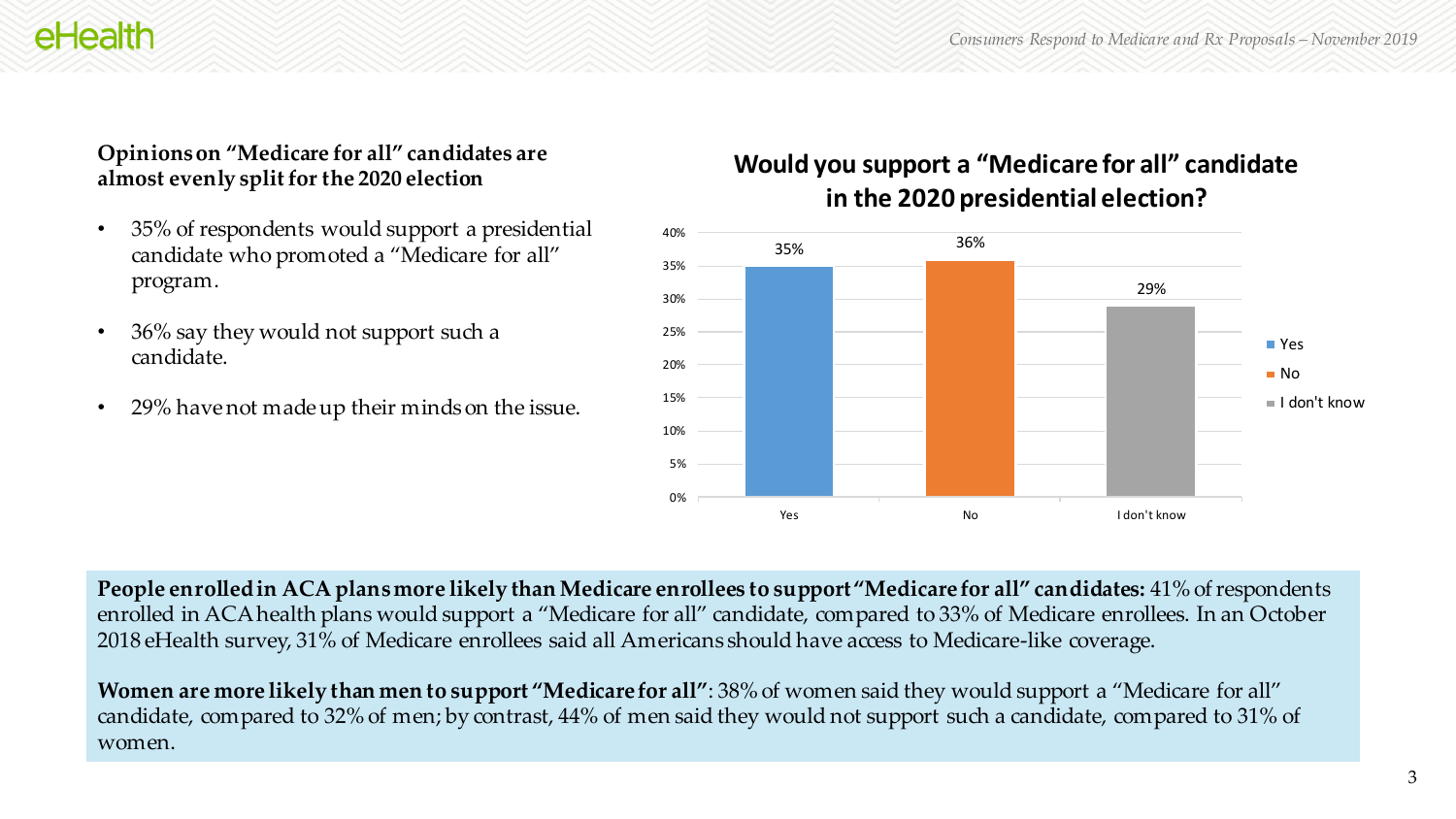# eHealth

#### **Nearly half (48%) of respondents consider a "Medicare for all" program unlikely to be implemented**

- 9% of respondents considered such a program very likely to be implemented.
- 23% considered it somewhat likely.
- 22% considered it neither likely nor unlikely.
- 24% considered it somewhat unlikely.
- 24% considered it very unlikely.

# **If a "Medicare for all" candidate wins in 2020, do you think such a program would be successfully implemented?**



**Women think "Medicare for all" more likely to be implemented**: 33% of women considered a "Medicare for all" program likely to be implemented, compared to 25% of men; by contrast, 52% of men considered it unlikely to be implemented, compared to 44% of women.

**Minimal differences between Medicare enrollees and those enrolled in ACA plans:** 29% of Medicare enrollees think it either very or somewhat likely that a "Medicare for all" program would be implemented, compared to 33% of respondents enrolled in ACA plans.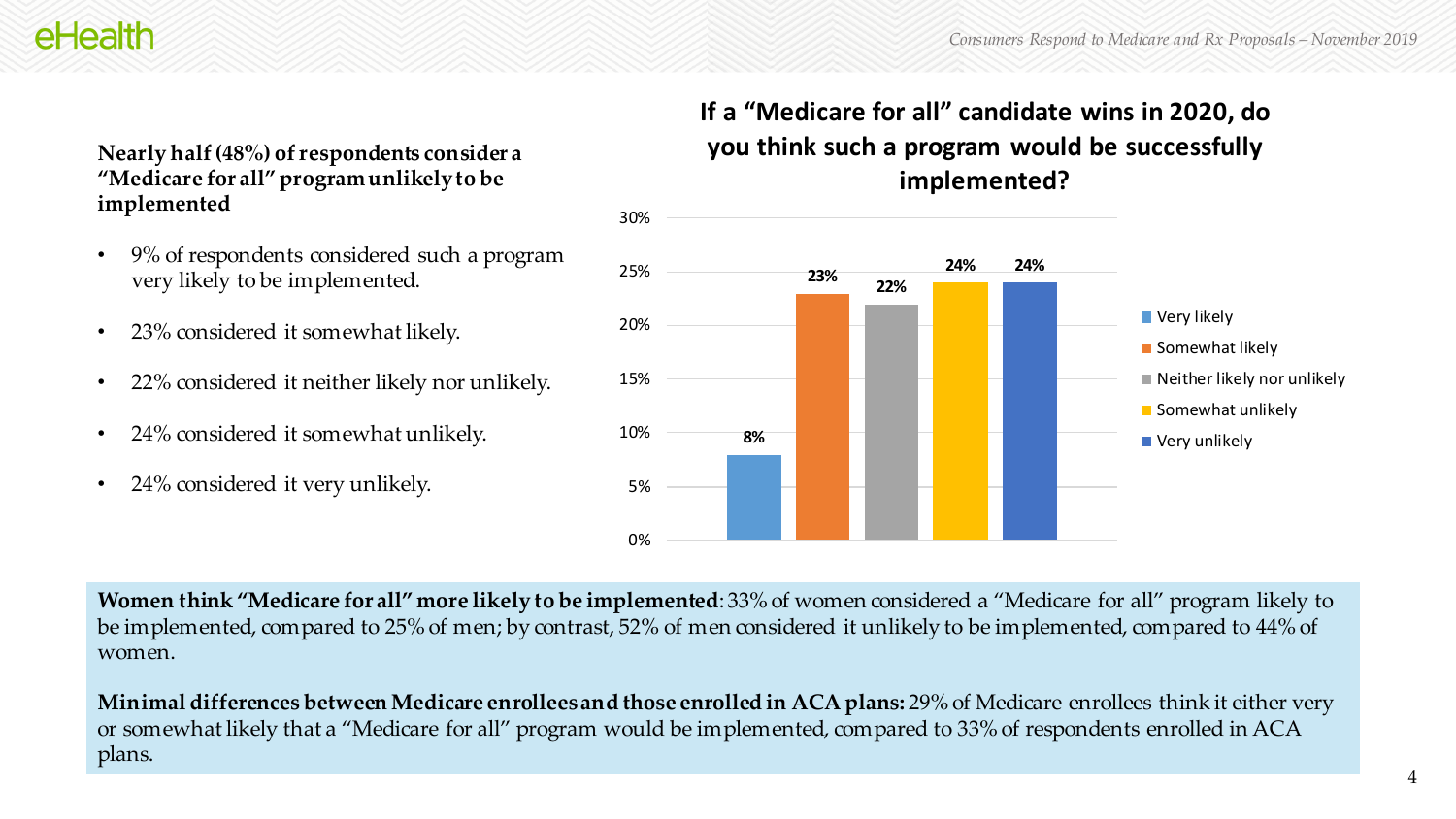# **Nearly nine in ten want the government to negotiate directly with pharmaceutical companies**

eHealth

- 87% of respondents would like to see the federal government negotiate directly with drug companies to lower costs.
- 13% say they would not support government action of this sort.

## **Should the government negotiate directly with pharmaceutical companies to lower Rx costs?**



**Women more likely than men to support negotiations :** 90% of women support direct government negotiations with drug companies to lower costs, compared to 82% of men.

**Income impacts views on drug cost negotiations:** 97% of respondents with an annual household income between \$100,000 and \$150,000 support direct government negotiations with drug companies to lower costs, compared to 79% of those earning more than \$200,000 per year.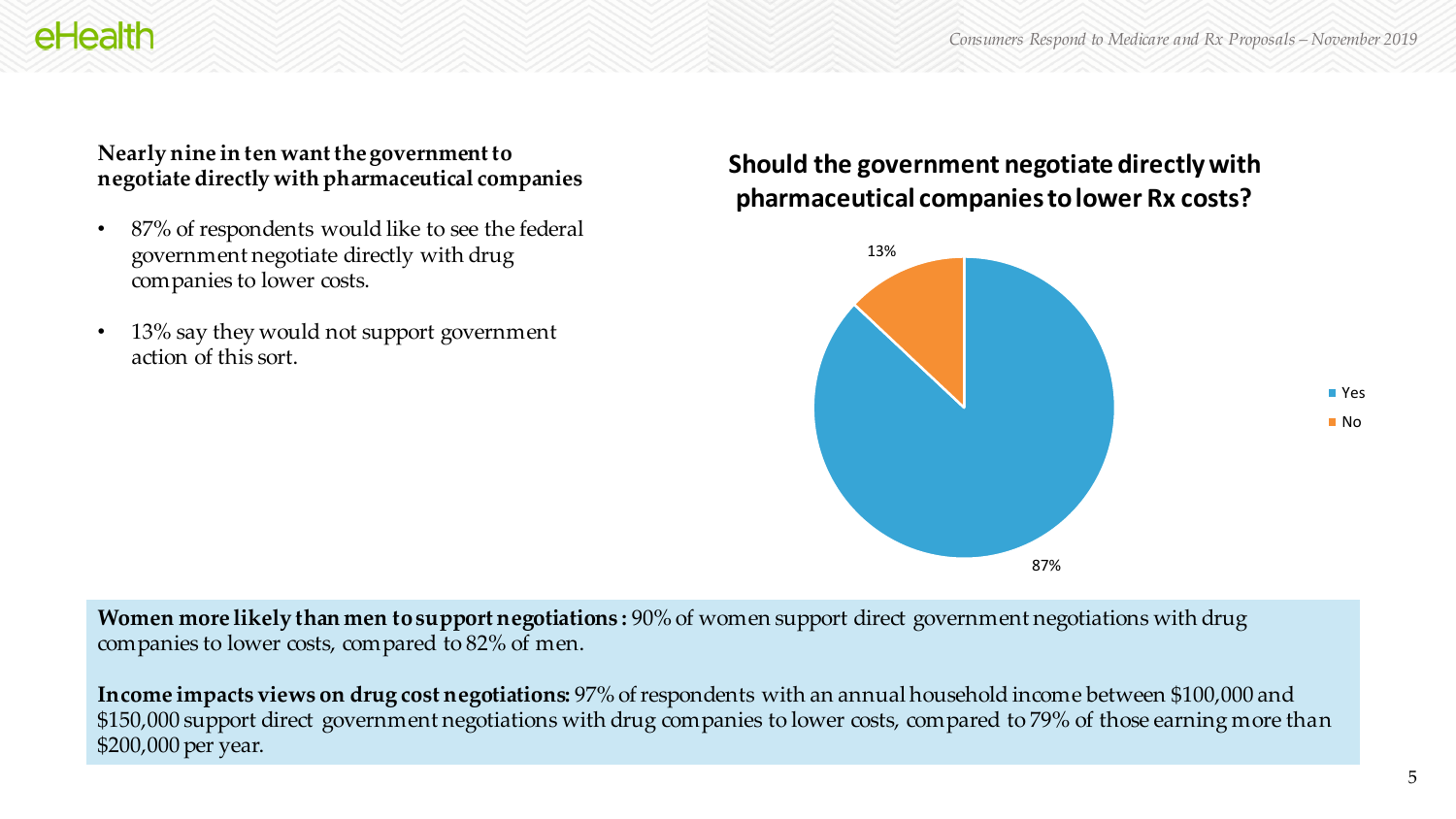#### **Nearly three quarters want the government to import less costly drugs from outside the U.S.**

eHealth

- 74% of respondents would support government initiatives to import prescription drugs internationally to bring down their cost.
- 26% say they would not support government actions to allow drug importation.

### **Would you support government initiatives to import Rx from overseas at a lower cost?**



**Men more likely to support drug importation:** 80% of men support government initiatives to import prescription drugs from overseas to save money, compared to 70% of women.

**Middle income earners were most likely to support drug importation**: 85% of those with annual incomes between \$50,000 and \$75,000 per year supported the idea of importing drugs, compared to 68% of those with incomes less than \$25,000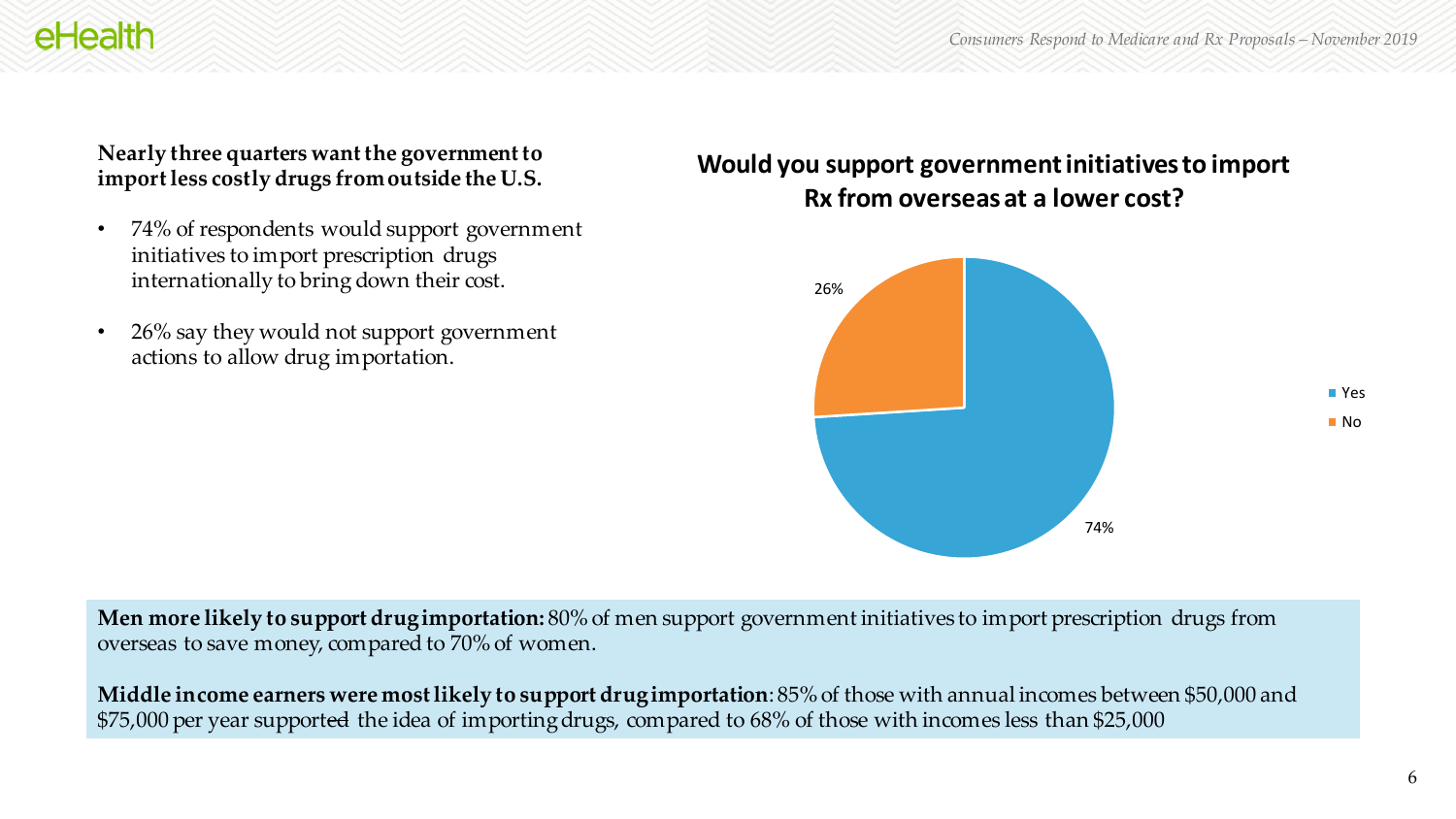#### **More than one in ten consumers have purchased prescription drugs from foreign countries to save money**

- 13% of respondents report they bought prescription drugs at least once from outside the United States in order to save money.
- 87% say they have never done so.

eHealth

## **Have you ever bought prescription drugs from outside the U.S. in order to save money?**



#### **Higher earners more likely to have bought prescriptions internationally to save money:**

- **Among ACA plan enrollees**: 21% of those with an annual household income between \$75,000 and \$100,000 say they have purchased drugs from outside the United States to save money, compared to 5% of those with incomes less than \$25,000.
- **Among Medicare enrollees:** 16% of those with an annual household income between \$75,000 and \$100,000 say they have purchased drugs from outside the United States to save money, compared to 11% of those with incomes less than \$25,000.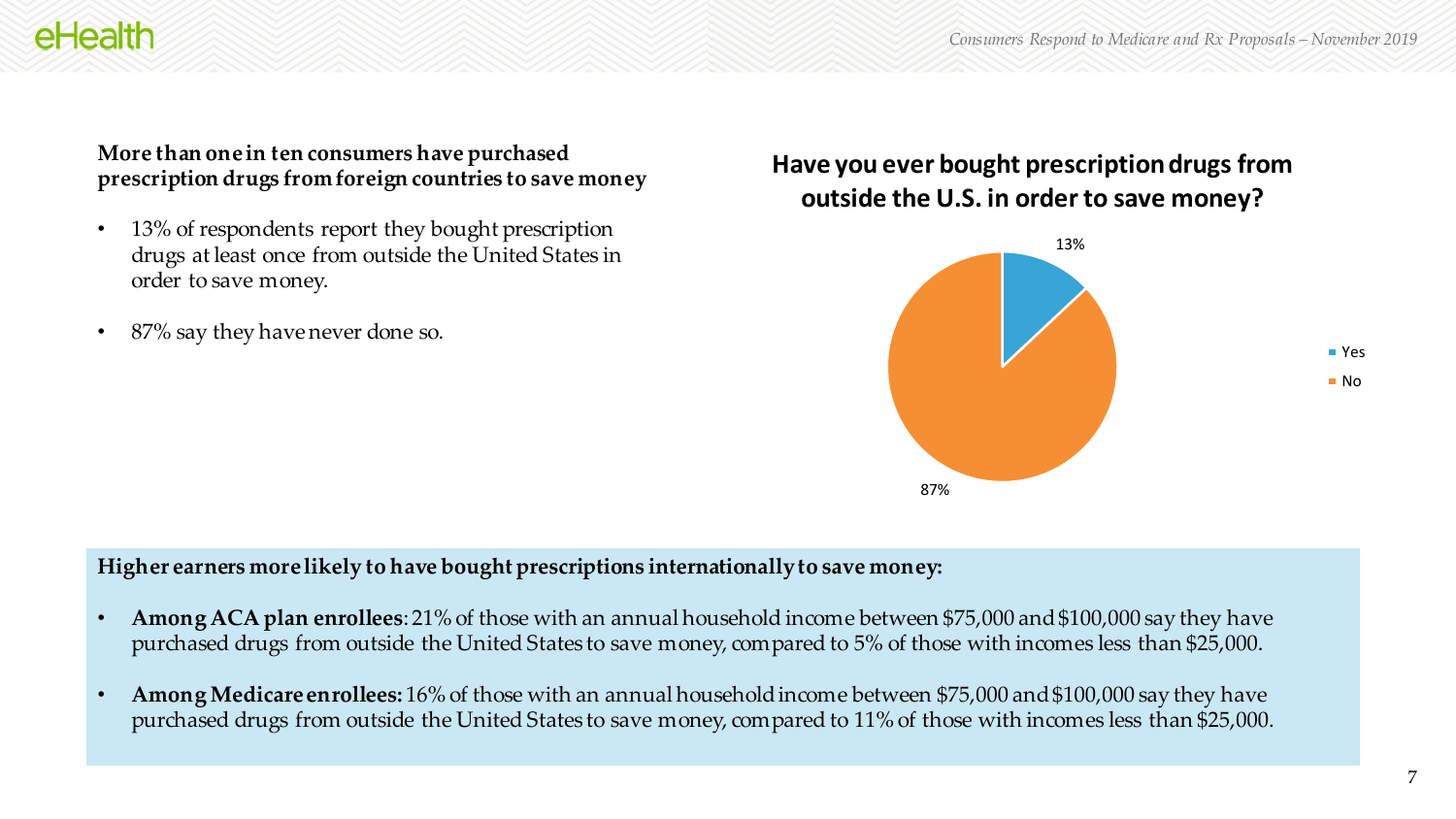#### **Methodology Note**

This report's findings are based on voluntary surveys of Medicare consumers and individual and family health insurance consumers who purchased policies compliant with the Affordable Care Act at eHealth.com. The surveys were conducted in October 2019 and a total of 1,860 responses were collected. All figures were rounded to the nearest full percentage point. Total percentages may add to slightly more or less than 100 due to rounding.